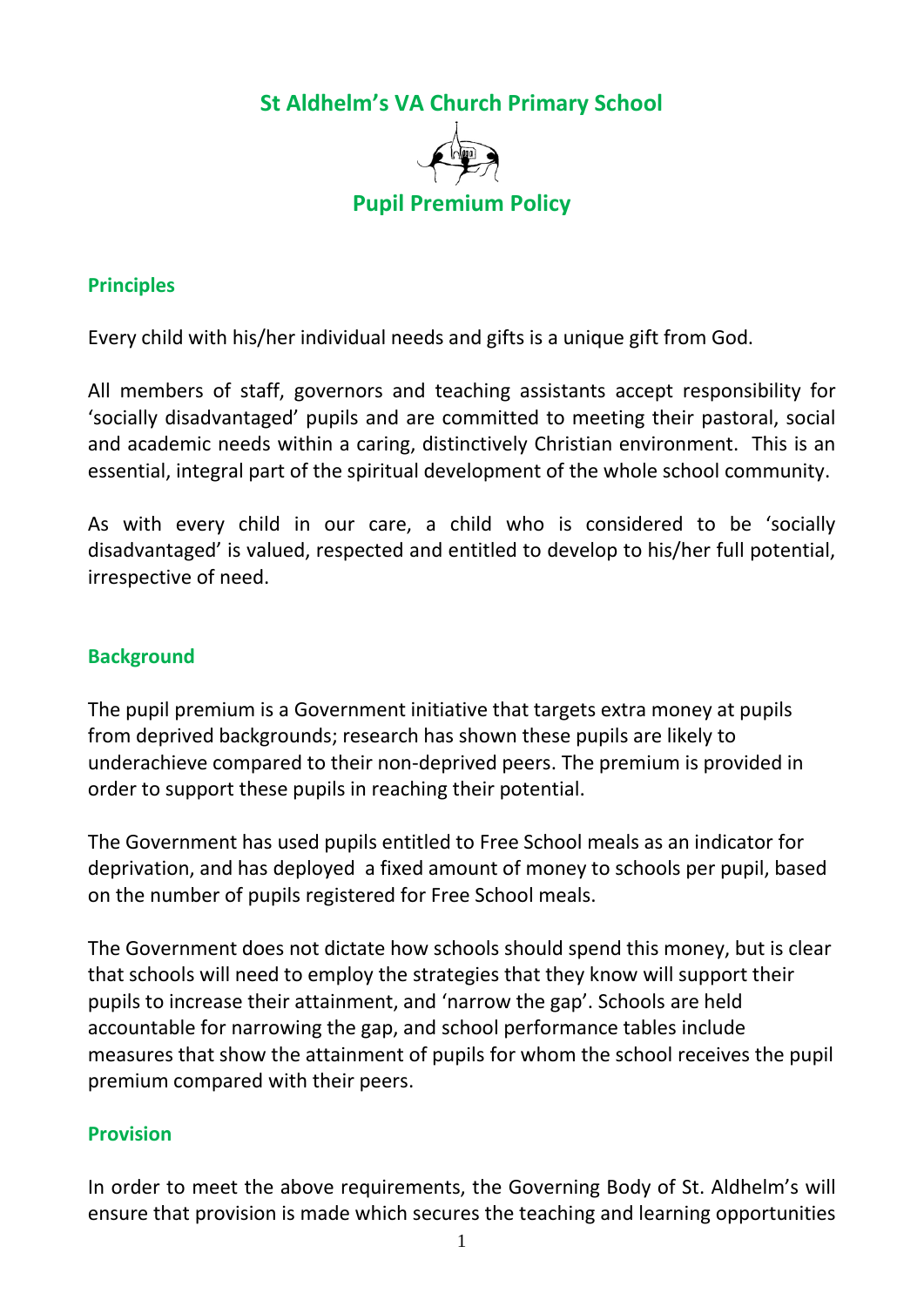that meet the needs of all pupils. Our priority, as identified in our School Development plan 2015-2018, is to ensure attainment is raised across the school, and that the gap is narrowed for all identified vulnerable groups, including children who receive free school meals, children with SEND, and higher attainers.

As part of the additional provision made for pupils who belong to vulnerable groups, the Governors of the school will ensure that the needs of socially disadvantaged pupils are adequately assessed and evaluated through termly Pupil Progress meetings. In making provision for socially disadvantaged pupils, the Governors of the school recognise that not all pupils who receive free school meals will be socially disadvantaged. The Governors also recognise that not all pupils who are socially disadvantaged are registered or qualify for free school meals. The Governors reserve the right to allocate the Pupil Premium funding to support any pupil or groups of pupils the school has legitimately identified as being socially disadvantaged.

## **The range of provision**

- Facilitating pupils' access to education
- Facilitating pupils access to the curriculum
- Additional teaching and learning opportunities
- Alternative support and intervention, arranged through a pupil's parents, where funds are available after securing the school's own programme

The Headteacher and Senior Leadership team (SLT), which includes the SENCO, will maintain an ongoing programme of support for socially disadvantaged pupils, which will be subject to the oversight of the Governors' Teaching, Learning and School Improvement Committee.

## **Measuring Impact and Accountability**

It will be the responsibility of the Headteacher and SLT, to produce a termly report for the Governor's Teaching , Learning and School Improvement Committee on:

- The progress made towards narrowing the gap, by year group, for socially disadvantaged pupils.
- An outline of the provision that was made during the term since the last meeting.
- An evaluation of the cost effectiveness, in terms of the progress made by the pupils receiving a particular provision, when compared with other forms of support.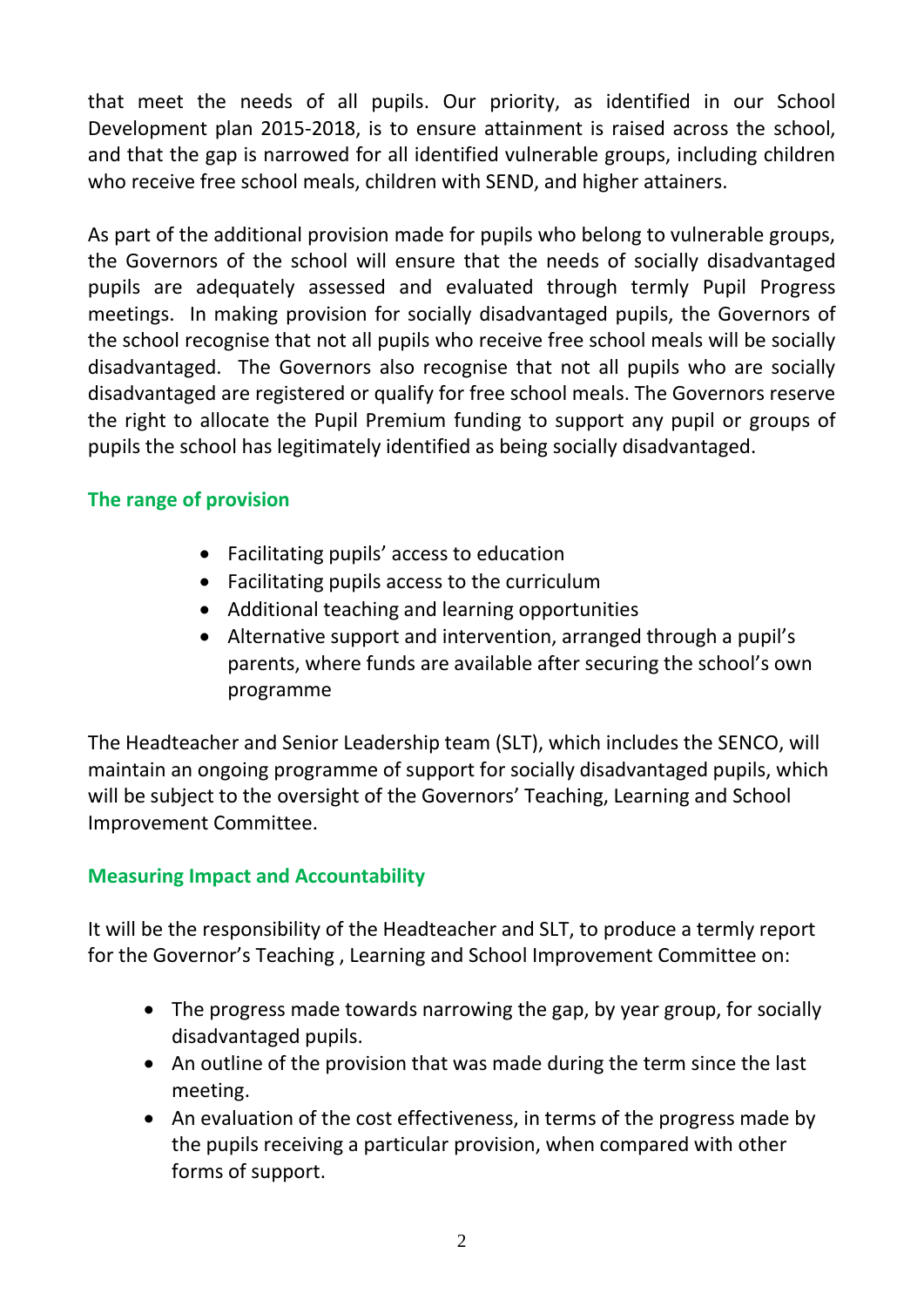It will be the responsibility of the main Governing Body to ensure an outline of the school's progress towards 'narrowing the gap' for socially disadvantaged pupils is given to the school's Governors on a termly basis.

The Governing Body will consider the information provided from the Teaching, Learning and School Improvement Committee, showing the comparison between pupils at St. Aldhelm's who are eligible for the pupil premium, pupils at St. Aldhelm's who are not eligible for the Pupil Premium, and pupils nationally.

The Governors of St. Aldhelm's will ensure that there is made available to parents, via the school website, and in line with statutory guidance:

- an annual report on the planned expenditure of the pupil premium grant the school receives, including costings, timescales and intended outcomes/impact
- an annual review of previous year's expenditure, including an evaluation of interventions for efficacy in terms of progress towards narrowing the gap, and improvements in individual pupil outcomes

# **Success Criteria**

The evaluation of the effectiveness of this policy is based on how successfully the school can 'narrow the gap' between socially disadvantaged pupils and their peers. Targets will be identified and evaluated annually and included in the School Development Plan.

The success criteria for the Pupil Premium Policy are:

- Early intervention and support for socially disadvantaged children
- The vast majority of socially disadvantaged children will meet their individual targets.
- **Effective parental pupil school support.**
- Having an effective system for identifying, assessing and monitoring pupils.
- Having a whole-school approach.
- Creating a positive school atmosphere in which pupils' differences are recognised and valued as full members of the school community;
- developing confident and successful learners.

Any parental request for a variation in the disposition of the pupil premium funding should be made by writing to the Chair of the Governing Body.